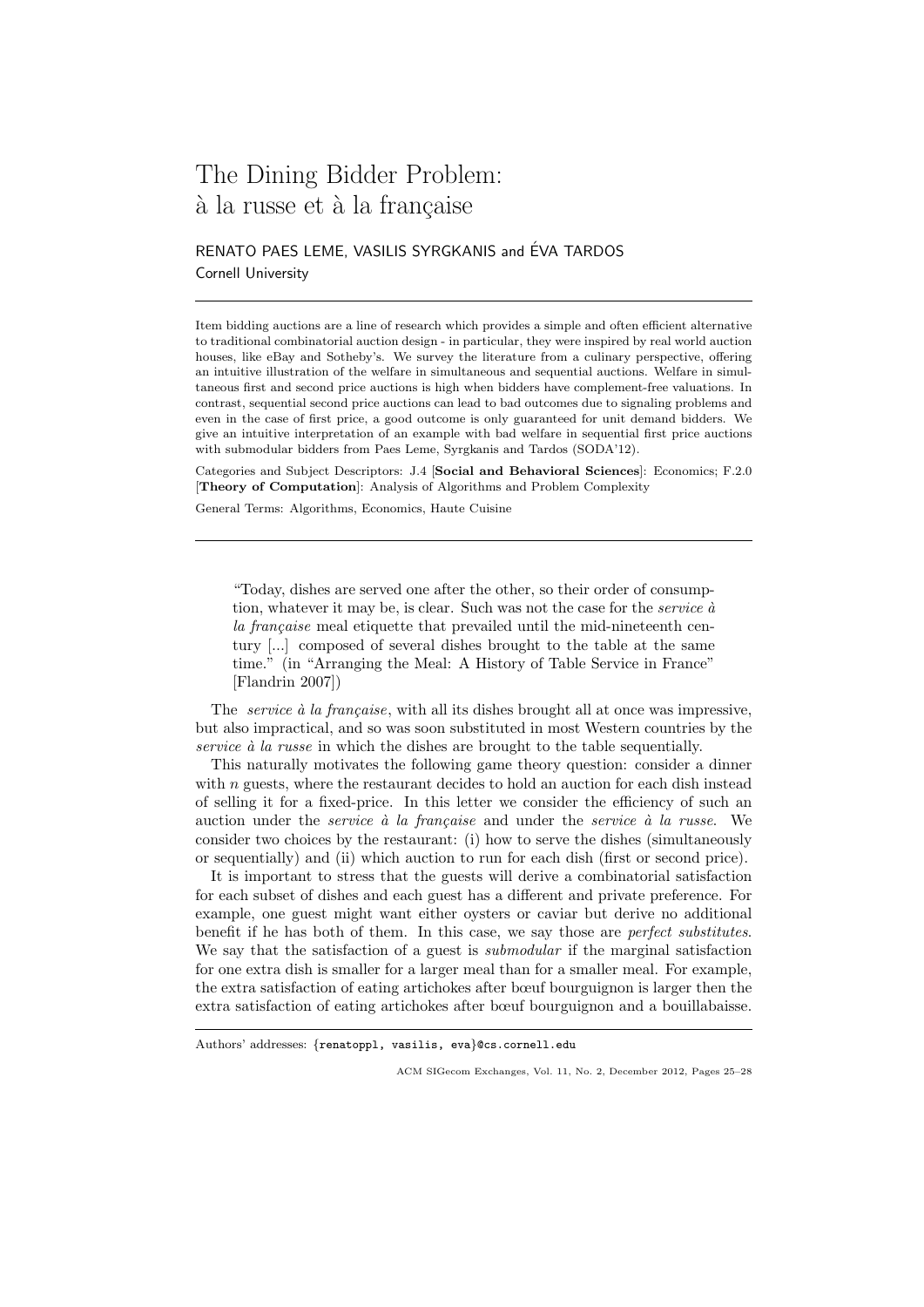### 26 **· R. Paes Leme, V. Syrgkanis, and É. Tardos**

We say that the guest is easily satiated (his satisfaction is unit demand) if the guest gets satiated so quickly that if he gets more then one dish, he will only eat his favorite one, derive satisfaction from it and ignore the rest. One can define more classes of satisfaction functions for the guests: subadditive, fractionally subadditive  $(xos)$ , walrasian, gross substitutes  $\dots$  - which are too many to be discussed in the letter, after all, there at too many ways in which food can be appreciated. We refer to [Lehmann et al. 2006] and [Feige 2006] for an overview.

For each design the restaurant chooses and for each class of satisfaction functions of the guests, two questions can be asked: (i) when does equilibrium exist – i.e. do they ever agree and get to eat and (ii) what is the overall sum of satisfaction of the guests (not counting payments, that take away from the satisfaction of the guest, but contribute to the business) compared to the optimum – which in the end is all the chef cares about. This last quantity is usually referred to as welfare.

Service  $\dot{a}$  la française. Without further ado, we begin to savor survey the literature, which followed the chronological development in the French cuisine, i.e., started by analyzing simultaneous bids. Christodoulou, Kovács and Schapira [2008] first studied the  $\alpha$  la française service where all the guests have submodular satisfaction and each dish is auctioned using a second price auction. They showed that whenever a Nash equilibrium of this game exists, it is a 2-approximation of the optimum. Surprisingly, their result holds even in the Bayesian setting, i.e., where each guest has Bayesian uncertainty about the preferences of the other guests. This result was subsequently improved by Bhawalkar and Roughgarden [2011] who extend the 2-approximation to guests with subadditive satisfaction functions for the case where guests know each other's preferences. In the case where guests are uncertain about each other, Feldman, Fu, Gravin and Lucier [2012] show 4-approximation (improving on the previously known logarithmic bound in [Bhawalkar and Roughgarden 2011]).

Hassidim, Kaplan, Mansour and Nisan [2011] analyze the à la française service with a twist in the design: each dish is now sold using a first-price auction. Bikchandani [1999] showed that pure equilibria are always optimal – which definitely pleases the chef – however, a pure equilibrium only exists if the satisfaction functions of the guests are walrasian. In order to cope with the absence of pure equilibria, [Hassidim et al. 2011] analyze mixed Nash equilibria, in which the guests use randomness (e.g. by tossing a toast with butter on one side) to decide their bids. They show that such mixed equilibria are a 2-approximation of the optimum for submodular satisfaction functions and  $O(\log m)$  for *subadditive* satisfaction. Syrgkanis [2012] improved the bound for submodular satisfaction functions to  $e/(e-1) \approx 1.58$  and Feldman et al. [2012] improved the bound for subadditive functions to 2. These bounds carry over to the Bayesian setting.

Service  $\dot{a}$  la russe. In Paes Leme, Syrgkanis and Tardos [2012] we propose a rigorous analysis of the à la russe service. Dishes are brought to the table one at a time and guests bid. We assume perfectly-logical guests who can forward reason and see the impact of their actions in the future. In other words, guests play a subgame perfect equilibrium. As an example, Alice might think that if she wins the

ACM SIGecom Exchanges, Vol. 11, No. 2, December 2012, Pages 25–28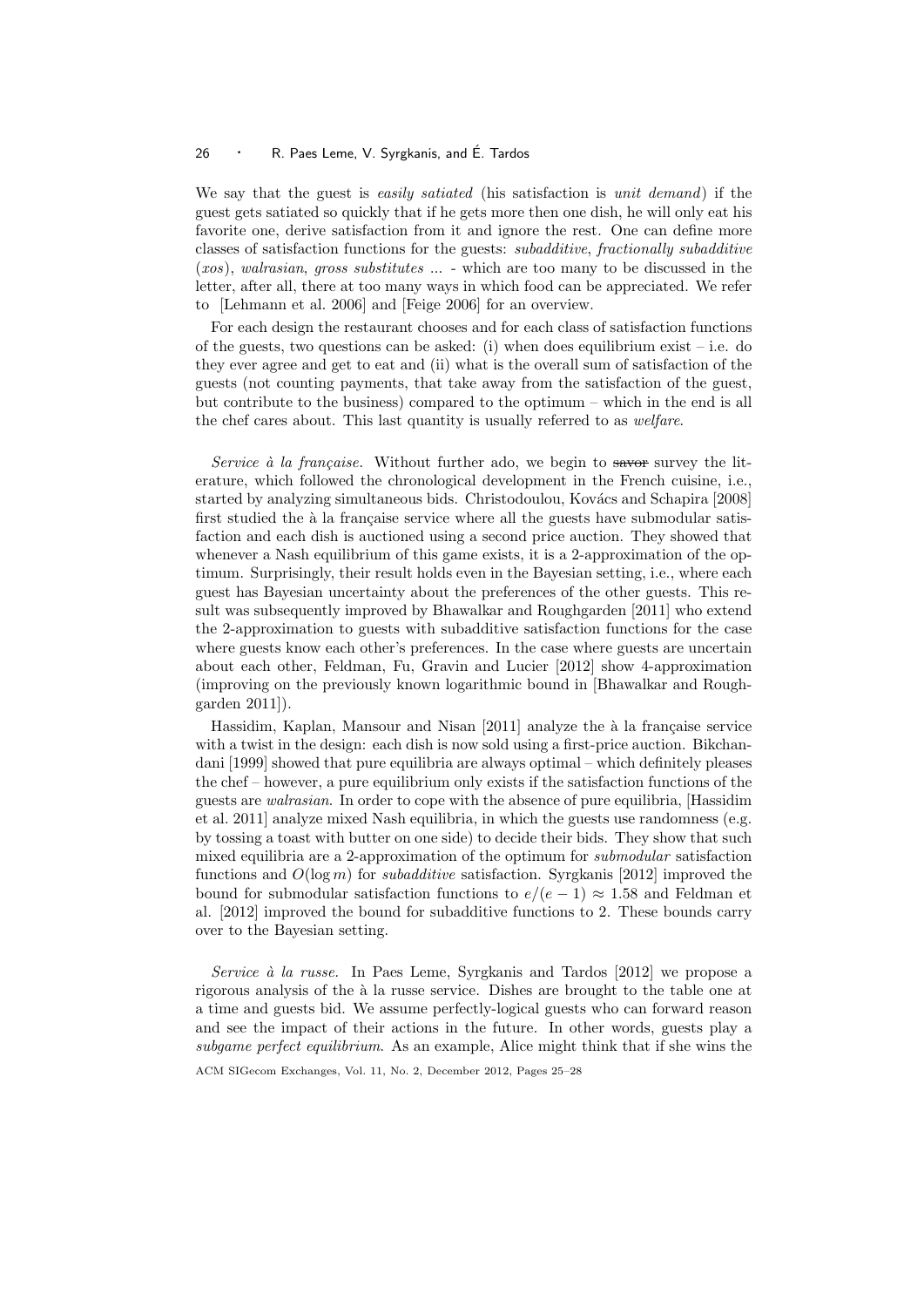oysters now, Bob will want the caviar and won't want the thick soup. So, even if Alice doesn't want the caviar, she might want to bid for it so that she can later win the thick soup. Dinner gets quite complicated, but one good piece of news is that unlike the previous models, a pure equilibrium always exists, regardless of the satisfaction functions and both for first and second price auctions.

The first bad news is that if the auction run for each dish is a second price auction, the overall welfare can be arbitrarily low compared to the optimum, even if the guests are real gluttons. By real gluttons we mean that their satisfaction for a set of dishes is the exact sum of their satisfactions for each dish individually. Real gluttons are usually called additive bidders. The reason is that second price allows the guests to engage in very non-trivial signaling behavior through their bids.

Using first-price solves the signaling problem and generates much more well behaved dinner-auctions. In fact, if all the guests are *real gluttons* (*additive*), the outcome is always optimal, and Paes Leme, Syrgkanis and Tardos [2012] show that if the guests are easily satiated (unit-demand), the outcome is a 2-approximation of the optimum if the players know each other's satisfaction function. When guests are unit-demand, but have uncertainty about each other satisfaction functions, Syrgkanis and Tardos [2012] showed the outcome is a 3.16-approximation.

Motivated by the results on the service à la française, it was expected that if guests were submodular, the outcome would be a constant approximation of the optimum in the service `a la russe as well. It came to us as a surprise that the sequential game can lead to an equilibrium that is arbitrarily worse then the optimal.

To close this letter, we give an informal illustration of an example from Paes Leme, Syrgkanis and Tardos [2012] of how sequential rationality of the guests can lead to a very inefficient dinner. We begin by recalling that the final satisfaction of each guest is her satisfaction for the dishes she got minus the amount she paid (let us assume her satisfaction is measured in dollars).

### Too much rationality destroys your dinner

Consider  $k$  pieces of bread, one fish dish (thon à la provençale), one beef dish (bœuf à la catalane) and one pork dish (roti de pôrc). The dishes are going to be brought to the table and auctioned in the order mentioned. There are four guests: Alice, Bob, Charlie and Danah. Alice and Bob are real gluttons (i.e. additive). Alice's satisfaction is 1 for each piece of bread, 2 for the beef and zero for the rest. Bob's satisfaction is 1 for each piece of bread, 2 for the pork and zero for the rest. Charlie's satisfaction is  $\epsilon$  for each piece of bread and  $4 - \frac{\epsilon}{2} - \epsilon b_c$  for the fish, where  $b_c$  is the pieces of bread he gets; the more bread he eats, the less he wants the fish.

Enters Danah, the troublemaker. She has a complicated satisfaction function: essentially, she derives satisfaction 2 from the beef and the pork, but this satisfaction decreases slightly the more bread she eats. Also, it becomes almost zero if she eats the fish before. More precisely, her value is  $\epsilon$  for each piece of bread, 4 for the fish and  $M(b_d, f_d) = 2(1 - f_d) + \frac{\epsilon}{2}(k - b_d)$  for the beef and the same for the pork, where  $b_d$  is the number of pieces of bread she ate and  $f_d$  is 1 if she ate the fish and zero otherwise; bread decreases Danah's appetite for the heavier meat but not for the lighter fish.

ACM SIGecom Exchanges, Vol. 11, No. 2, December 2012, Pages 25–28